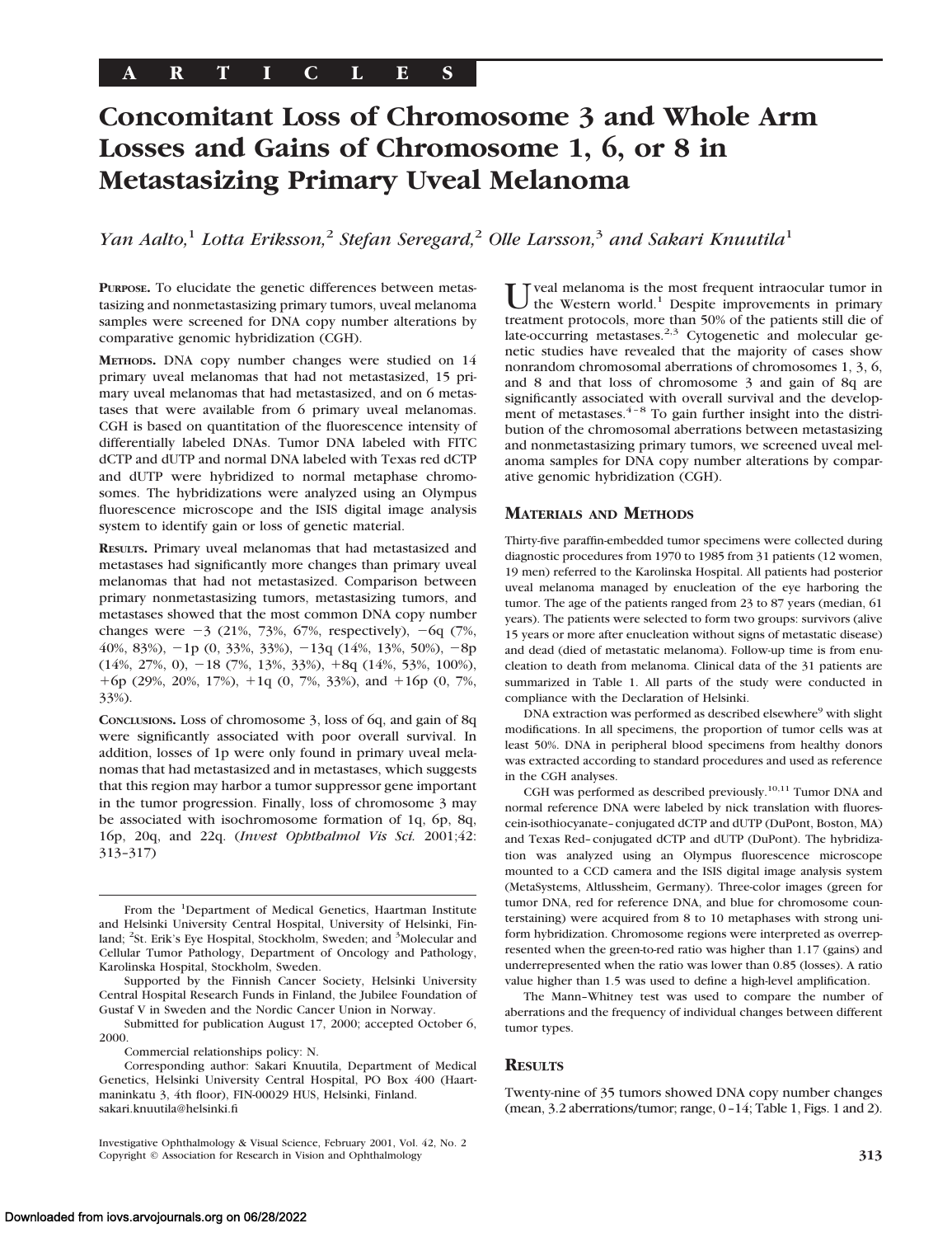|                                                                                                    | Metastases<br>Gains in<br>Metastases<br>Losses in<br>Primary Tumors<br>Gains in<br>Primary Tumors<br>Losses in<br>Location of<br>Metastases<br>Dac#<br>Dot¶<br>Inv<br>$\text{(mm)}$<br>X | $^{8q^{**}}$<br>3, 8p, 13q13-q31, 18q12-q22 | No changes<br>$\circ$<br>$\overline{\phantom{0}}$<br>$\sim$ $-$ | GP.<br>$\circ$<br>ううてんろう253 | No changes<br>$\circ$<br>$\begin{array}{c} \n 0 \\  0 \\  0 \\  \end{array}$ | 6p22-pter<br>Xp11.3-pter<br>$\circ$ | $11$ cen-q $13$<br>$\circ$ | No changes<br>$\overline{\phantom{a}}\circ\circ$ | 6pter-q13 | 6p12.1-pter<br>$\begin{array}{cccccccccc} \circ & \circ & \circ & \circ & \circ & \circ & \circ & \circ & \circ \end{array}$ | No changes<br>$\circ$<br>$\sim$ $-$<br>4 | 8q<br>3, 6q13-qter, 8p11.2-pter,<br>16q<br>$\Box$ | No changes<br>$\circ$<br>$\circ$ | 3q25-26.3<br>$\circ$<br>$\circ$ $\circ$ $\circ$ $\circ$ $\circ$ $\circ$<br>$\circ$ | X, 13q13-31<br>$\circ$ | GP<br>1p21-p34.2, 4q13-qter, 6q<br>$\overline{\phantom{a}}$<br>$\sim$<br>2.000 | 8p12-qter<br>$3, 6q, 9$<br>$3, 8p, 16q$ | 8q<br>3, 6q16-23, 13q14-q32<br>8q, 16p<br>Liver | $\frac{1}{2}$<br>$\overline{10}$ | 8q24.1-qter     | 1p13-qter/1q, 6p, 8,<br>16p, 17, 20q, 22<br>2q14.3-qter, 4, X, 6q,<br>11q22-q23, 12q15-<br>GP<br>Liver<br>$\omega$ | q21, 14, 18<br>1p21-p34.2, 3 | 8q<br>1p, 3q25-q27, 6q14-<br>1p31-pter, 6q<br>Lung<br>$\sim$ $\sim$<br>$\sim$ $\sim$ | 1q, 8q, 16p11.2-pter,<br>1p, 2, 3, 6q, 10,<br>qter<br>$\epsilon$<br>Liver<br>↖ | 17, 20/20q11.2-<br>qter, 21, 22<br>13q14-31, 18q | No changes   | 1q12-qter, 6p12-pter,<br>1p, 2, 3, 6q, 18<br>$\sim$ $\sim$<br>$\frac{8}{10}$ | 8q 20, 21, 22<br>8q<br>1p21-p31, 3, 6q12-q24, 13,<br>$\circ$ | 18 | 8p12-qter/8q11.2-<br>8q<br>3, 8p12-pter<br>3, 8p<br>$\omega$ 4 | qter, 19 | 8q<br>3, 6q13-q24, 8p, 10q, 13q14<br>$\overline{31}$<br>$\mathbf{C}$<br>$\circ$ | 8q24.1-qter<br>6q14-qter<br>Liver<br>$\circ$<br>$-1$ |
|----------------------------------------------------------------------------------------------------|------------------------------------------------------------------------------------------------------------------------------------------------------------------------------------------|---------------------------------------------|-----------------------------------------------------------------|-----------------------------|------------------------------------------------------------------------------|-------------------------------------|----------------------------|--------------------------------------------------|-----------|------------------------------------------------------------------------------------------------------------------------------|------------------------------------------|---------------------------------------------------|----------------------------------|------------------------------------------------------------------------------------|------------------------|--------------------------------------------------------------------------------|-----------------------------------------|-------------------------------------------------|----------------------------------|-----------------|--------------------------------------------------------------------------------------------------------------------|------------------------------|--------------------------------------------------------------------------------------|--------------------------------------------------------------------------------|--------------------------------------------------|--------------|------------------------------------------------------------------------------|--------------------------------------------------------------|----|----------------------------------------------------------------|----------|---------------------------------------------------------------------------------|------------------------------------------------------|
| TABLE 1. Clinical Characteristics Related to DNA Copy Number Changes in 31 Uveal Melanoma Patients |                                                                                                                                                                                          |                                             |                                                                 |                             |                                                                              |                                     |                            |                                                  |           |                                                                                                                              |                                          |                                                   |                                  |                                                                                    |                        |                                                                                |                                         |                                                 |                                  |                 |                                                                                                                    |                              |                                                                                      |                                                                                |                                                  |              |                                                                              |                                                              |    |                                                                |          |                                                                                 | Not studied                                          |
|                                                                                                    |                                                                                                                                                                                          |                                             |                                                                 |                             |                                                                              |                                     |                            |                                                  |           |                                                                                                                              |                                          |                                                   |                                  |                                                                                    |                        |                                                                                |                                         |                                                 |                                  |                 |                                                                                                                    |                              |                                                                                      |                                                                                |                                                  |              |                                                                              |                                                              |    |                                                                |          |                                                                                 |                                                      |
|                                                                                                    |                                                                                                                                                                                          |                                             |                                                                 |                             |                                                                              |                                     |                            |                                                  |           |                                                                                                                              |                                          |                                                   |                                  |                                                                                    |                        |                                                                                |                                         |                                                 |                                  |                 |                                                                                                                    |                              |                                                                                      |                                                                                |                                                  |              |                                                                              |                                                              |    |                                                                |          |                                                                                 |                                                      |
|                                                                                                    |                                                                                                                                                                                          |                                             |                                                                 |                             |                                                                              |                                     |                            |                                                  |           |                                                                                                                              |                                          |                                                   |                                  |                                                                                    |                        |                                                                                |                                         |                                                 |                                  |                 |                                                                                                                    |                              |                                                                                      |                                                                                |                                                  |              |                                                                              |                                                              |    |                                                                |          |                                                                                 |                                                      |
|                                                                                                    |                                                                                                                                                                                          |                                             |                                                                 |                             |                                                                              |                                     |                            |                                                  |           |                                                                                                                              |                                          |                                                   |                                  |                                                                                    |                        |                                                                                |                                         |                                                 |                                  |                 |                                                                                                                    |                              |                                                                                      |                                                                                |                                                  |              |                                                                              |                                                              |    |                                                                |          |                                                                                 |                                                      |
|                                                                                                    |                                                                                                                                                                                          |                                             |                                                                 |                             |                                                                              |                                     |                            |                                                  |           |                                                                                                                              |                                          |                                                   |                                  |                                                                                    |                        |                                                                                |                                         |                                                 |                                  |                 |                                                                                                                    |                              |                                                                                      |                                                                                |                                                  |              |                                                                              |                                                              |    |                                                                |          |                                                                                 | $4\, \omega$                                         |
|                                                                                                    | $t$ (mm) $t$<br>Ltd                                                                                                                                                                      |                                             | $\infty$ $\sim$                                                 | $\overline{10}$             |                                                                              | $\frac{13}{15}$                     | 15                         | 10                                               | $\circ$   | $\overline{12}$                                                                                                              | $^{\circ}$                               | 14                                                | $\overline{16}$                  | $^{\circ}$                                                                         | $\overline{10}$        | 13                                                                             | 14                                      | 15                                              | $\overline{12}$                  | $\frac{11}{15}$ |                                                                                                                    |                              | $\sim$ $\sim$                                                                        | $\overline{12}$                                                                |                                                  |              | $\frac{5}{16}$                                                               | റ                                                            |    | $\frac{2}{10}$                                                 |          | 15                                                                              | $\frac{2}{11}$                                       |
|                                                                                                    | Loc <sup>+</sup>                                                                                                                                                                         |                                             |                                                                 |                             |                                                                              | $\sim$                              | $\sim$                     |                                                  |           |                                                                                                                              |                                          |                                                   |                                  |                                                                                    |                        |                                                                                |                                         |                                                 |                                  |                 |                                                                                                                    |                              | $\sim$ $\sim$                                                                        | $\mathbf{\sim}$                                                                |                                                  |              | $\sim$ $\sim$                                                                | S                                                            |    |                                                                |          | $\mathbf{\sim}$                                                                 | $\frac{1}{2}$                                        |
|                                                                                                    | Type*<br>$C$ ell                                                                                                                                                                         |                                             |                                                                 |                             | $\sim$                                                                       | Α                                   |                            | $\sim$                                           |           | પ                                                                                                                            |                                          |                                                   |                                  |                                                                                    |                        |                                                                                |                                         | $\sim$                                          |                                  |                 |                                                                                                                    |                              | $\overline{z}$                                                                       | $\mathbf{\sim}$                                                                |                                                  | ₩            |                                                                              | ч                                                            |    |                                                                |          | À                                                                               | $\sim$ $\sim$                                        |
|                                                                                                    | Age/Sex                                                                                                                                                                                  | 56/M                                        | 60/M                                                            | 54/M                        | 23/M                                                                         | 44/F                                | 59/M                       | 67/M                                             | 60/F      | 61/F                                                                                                                         | $47/\mathrm{F}$                          | 78/M                                              | 48/M                             | 59/F                                                                               | 56/F                   | 77/F<br>76/M                                                                   |                                         | 66/M                                            | 44/M                             | 61/M            | 63/F                                                                                                               |                              | 70/F<br>64/M                                                                         | 49/F                                                                           |                                                  | <b>N//28</b> | 83/M                                                                         | 65/M                                                         |    | 69/M<br>54/F                                                   |          | 66/F                                                                            | 66/M                                                 |
|                                                                                                    | ğ.                                                                                                                                                                                       |                                             |                                                                 | $ \sim$ $\sim$ $+$          |                                                                              |                                     |                            | 00000                                            |           |                                                                                                                              | $\overline{10}$                          | $\Box$                                            |                                  | $\mathbf{13}$                                                                      | 14                     | 15                                                                             | 16                                      | $\overline{L}$                                  | 18                               | $\overline{19}$ | $\overline{c}$                                                                                                     |                              | $\frac{21}{22}$                                                                      | 23                                                                             |                                                  |              | 24                                                                           | $\delta$                                                     |    | 27                                                             |          | $\mathfrak{S}$                                                                  | $\frac{30}{31}$                                      |

‡ Tumor diameter (mm). § Tumor thickness (mm).

† Location: 1, posterior choroideum; 2, anterior choroideum; 3, ciliare.

 Grade of invasion (1–3): level 1, invasion  $lt$  is of sclera; level 2,

\* Cell type: 1, spindle; 2, mixed; 3, epithelioid; 4, necrosis.<br>
† Location: 1, posterior choroideum; 2, anterior choroideum; 3, ciliare.<br>
† Tumor diameter (mm).<br>
§ Tumor thickness (mm).<br>
§ Tumor thickness (mm).<br>
∥ Grade  $>$ 1⁄3 of sclera; level 3, extrabulbar growth. ¶ Dead of tumor (1, yes; 0, no).

# Dead of any cause (1, yes; 0, no).

\*\* High-level amplifications in bold.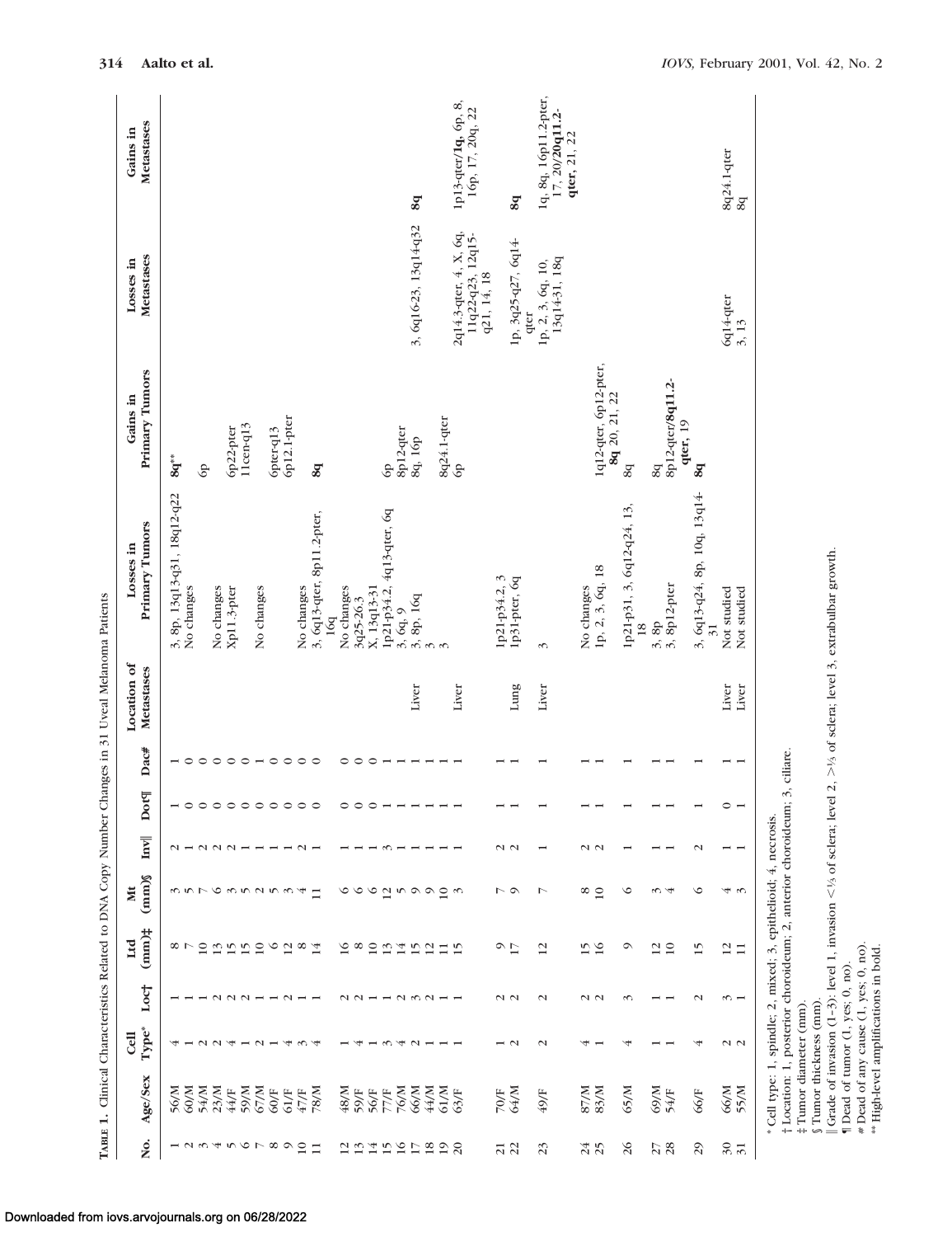



**FIGURE 1.** Summary of gains and losses of DNA copy number changes detected by CGH in 35 uveal melanomas. Gains are shown on the *right* side of the chromosome diagrams and losses on the *left* side. Each line illustrates the affected region of the chromosome in a single tumor sample. *Solid lines,* the affected regions in metastasizing primary tumors and metastases; *dotted lines,* the affected regions in nonmetastasizing primary tumors; *bold lines,* the high-level amplifications.



**FIGURE 2.** CGH analysis of uveal melanoma (case 29). Fluorescence ratio image with three overlapping layers: *green* (FITC) for tumor DNA, *red* (Texas Red) for reference DNA, and *blue* (DAPI) for chromosome counterstaining on a metaphase lymphocyte preparation from a normal female. *Arrows,* the most prominent changes (cf. Table 1): loss of chromosome 3 (green-to-red ratio  $<$  0.85), amplification of  $8q (> 1.5)$ , and loss of 8p.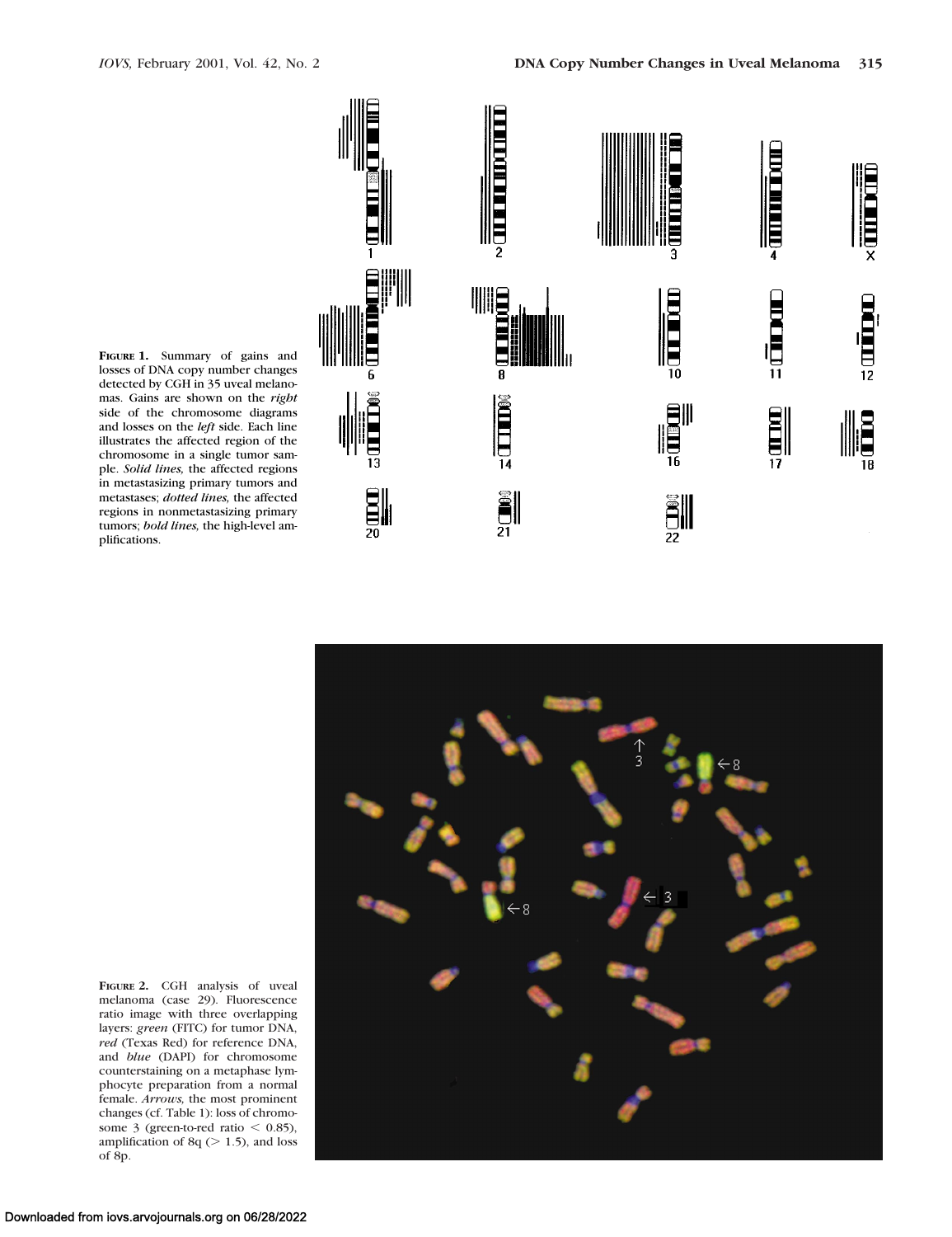**TABLE 2.** Comparison of DNA Copy Number Gains (+) and Losses (-) between Nonmetastasizing Uveal Melanomas, Metastasizing Uveal Melanomas, and Metastases

|                                      | Nonmetastasizing<br><b>Primary Tumors</b> | Metastasizing<br><b>Primary Tumors</b> | <b>Metastases</b>  |
|--------------------------------------|-------------------------------------------|----------------------------------------|--------------------|
| No. of samples                       | 14                                        | 15                                     | 6                  |
| Total no. of DNA copy number changes | $19(1.4 \pm 0.5)$                         | 52 $(3.5 \pm 0.7)^*$                   | $42(7 \pm 2.4)^*$  |
| Losses                               | $12(0.9 \pm 0.4)$                         | $35 (2.3 \pm 0.4)^*$                   | $24(4 \pm 1.2)^*$  |
| Gains                                | $7(0.5 \pm 0.1)$                          | $17(1.1 \pm 0.4)$                      | $18(3 \pm 1.3)^*$  |
| $-1p$                                | $\theta$                                  | $5(0.3 \pm 0.1)$                       | $2(0.3 \pm 0.1)$   |
| $+1q$                                | $\Omega$                                  | $1(0.07 \pm 0.07)$                     | $2(0.3 \pm 0.2)$   |
| $-3$                                 | $3(0.2 \pm 0.1)$                          | 11 $(0.7 \pm 0.1)^*$                   | $4(0.7 \pm 0.2)$   |
| $+6p$                                | $4(0.2 \pm 0.1)$                          | $3(0.2 \pm 0.1)$                       | $1(0.17 \pm 0.17)$ |
| $-6q$                                | $1(0.1 \pm 0.1)$                          | $6(0.4 \pm 0.1)^*$                     | $5(0.8 \pm 0.2)^*$ |
| $-8p$                                | $2(0.14 \pm 0.1)$                         | $4(0.3 \pm 0.1)$                       | $\Omega$           |
| $+8q$                                | $2(0.14 \pm 0.1)$                         | $8(0.5 \pm 0.1)^*$                     | $6(1 \pm 0)^*$     |
| High-level amplifications in 8q      | $2(0.14 \pm 0.1)$                         | $3(0.2 \pm 0.1)$                       | $2(0.3 \pm 0.2)$   |
| $+16p$                               | $\Omega$                                  | $1(0.07 \pm 0.07)$                     | $2(0.3 \pm 0.2)$   |
| $-16q$                               | $1(0.07 \pm 0.07)$                        | $1(0.07 \pm 0.07)$                     | $\Omega$           |
| $+20q$                               | $\Omega$                                  | $1(0.07 \pm 0.07)$                     | $2(0.3 \pm 0.2)$   |

Values in parentheses are means  $\pm$  SEM.

Mann-Whitney test applied to group means.  $P < 0.05$ ; compared to nonmetastasizing primary tumors.

The most common losses in nonmetastasizing tumors, metastasizing tumors, and metastases affected chromosome 3 (21%, 73%, 67%, respectively). Other frequent losses involved 6q (7%, 40%, 83%), 1p (0, 33%, 33%), 13q (14%, 13%, 50%), 8p (14%, 27%, 0), and 18 (7%, 13%, 33%) with minimal overlapping regions at 6q14-q23, 1p31, 13q14-31, and 8p12-pter. The most frequent gains involved 8q (14%, 53%, 100%), 6p (29%, 20%, 17%), 1q (0, 7%, 33%), 16p (0, 7%, 33%), 20q (0, 7%, 33%), and 22 (0, 7%, 33%), with minimal overlapping regions at 8q24.1-pter, 6p22-pter, 1p, 20q, and 22. High-level copy number increases were also found at 8q (14%, 20%, 33%).

The differences between nonmetastasizing tumors, metastasizing tumors, and metastases are summarized in Table 2. The mean number of DNA copy number changes was significantly higher in the metastasizing tumors and in metastases than in the nonmetastasizing tumors ( $P < 0.05$ ). There was no significant difference in DNA copy number changes between metastasizing tumors and metastases.

## **DISCUSSION**

In this CGH study we show that several consistent chromosomal imbalances are present in uveal melanomas and that the frequency of DNA copy number changes is significantly higher in metastasizing primary tumors and metastases than in nonmetastasizing primary tumors. Losses of 3, 6q, 13q, and 8p and the most recurrent gains, 8q and 6p, were also seen, albeit less frequently, in nonmetastasizing tumors. Losses of 1p were only present in metastasizing tumors and metastases. No association between clinicopathologic parameters (e.g., cell type, tumor size and location) and DNA sequence copy number changes was found in this study.

Our database that covers the findings reported in close to 300 publications (http://www.helsinki.fi/<sup>--</sup>lgl\_www/CMG.html; provided by the University of Helsinki) supports the notion that loss of whole chromosome 3 is a unique genetic change in uveal melanoma. In other tumor types, loss of chromosome 3 involves mostly the short arm.<sup>12</sup> The candidate genes in 3p are *VHL* (von Hippel-Lindau) at 3p25-p26, *FHIT* (fragile histidine triad) at 3p14.2, DNA mismatch repair gene *MLH1* at 3p21.3 p23, and DNA repair gene *XPC* at 3p25.12 The long arm of chromosome 3 is not known to harbor any known tumor suppressor gene.

Previous chromosome banding analyses and loss of heterozygosity studies fit well to our finding that losses of chromosome 3 and gains of chromosome 8 are signs of poor prognosis.4,13–15 Presence of chromosome 6 abnormality has been observed to improve prognosis.<sup>4</sup> We found that the frequency of 6p gains in nonmetastasizing primary tumors was higher than in metastasizing primary tumors and metastases, but the difference was not significant ( $P > 0.05$ ). However, the frequency of chromosome 6q losses in metastasizing primary tumors and metastases was significantly higher than that in nonmetastasizing primary tumors. All seven patients with loss of 6q had died of their tumor.

In the present study all nine patients with gain of 8q had loss of chromosome 3. However, three patients had the loss of 3 but not the gain of 8q. Therefore, the loss of chromosome 3 seems to be an early event in uveal melanoma<sup>16</sup> and may lead to increased genomic instability, especially to induction of isochromosome formation, which has been pointed out by Prescher et al.<sup>16,17</sup> The association we found between loss of chromosome 3 and isochromosome-like findings of 1q, 6p, 8q, 16p, 20q, and 22q (gain of one arm and loss of the other one; see Fig. 1), agrees with previous CGH analyses of uveal and cutaneous melanomas.<sup>7,8,18</sup> The mechanism that causes the induction of isochromosome formation is not known. However, several tumor suppressor loci on chromosome 3 may be involved in the regulation of centromere or mitotic division.

Losses of 1p, with minimal overlapping region at 1p21-p23, were only detected in metastasizing tumors. Loss of chromosomal material of 1p does not occur exclusively in uveal melanoma. Deletion of 1p has been observed in a variety of other solid tumors and has been associated with tumor progression.<sup>12</sup> Recently Sisley et al.<sup>19</sup> indicated that loss of material of 1p is associated with large ciliary body melanomas.

In conclusion, our results indicate that metastasized primary uveal melanomas and metastases have significantly more copy number changes than nonmetastasized primary uveal melanomas, that losses of chromosome 3, 6q, and 1p, and gains of 8q are prognostically poor signs, and that the loss of chromosome 3 may be associated with isochromosome formation of 1q, 6p, 8q, 16p, 20q, and 22q.